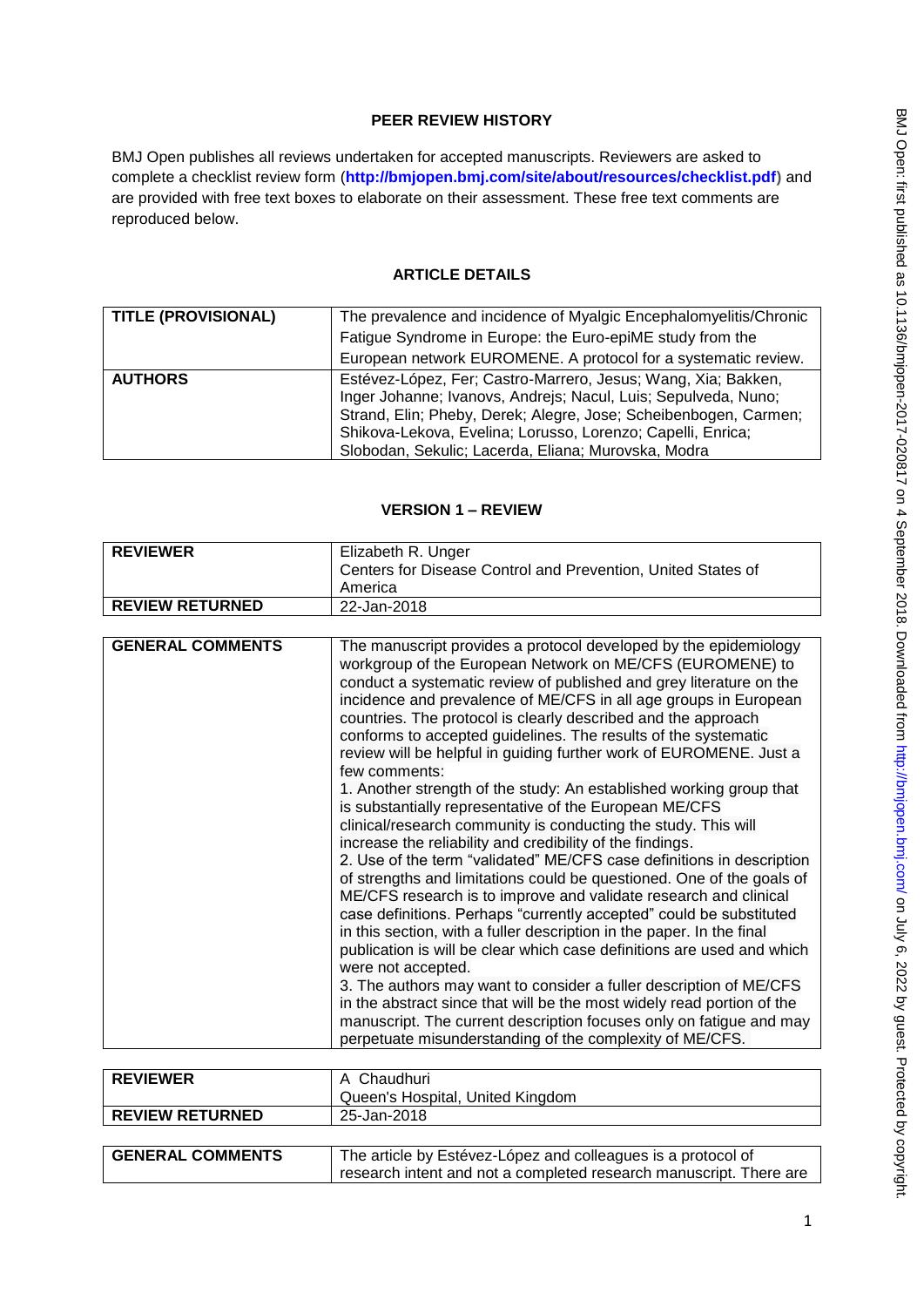| two major shortcomings of the proposed research protocol: broad<br>clinical diagnostic criteria of ME/CFS (medically unexplained chronic<br>fatigue of at least six months and impact on functional status) and<br>unselected patient population from primary care where diagnostic<br>accuracy is not infallible. The authors are only looking at prevalence<br>of ME/CFS in their studies (section on methods) but it is not clear<br>how they will estimate the incidence which is one of the questions<br>they are attempting to answer from their research.                                                                                                                                                                                                                                                                                                                                                                                                           |
|----------------------------------------------------------------------------------------------------------------------------------------------------------------------------------------------------------------------------------------------------------------------------------------------------------------------------------------------------------------------------------------------------------------------------------------------------------------------------------------------------------------------------------------------------------------------------------------------------------------------------------------------------------------------------------------------------------------------------------------------------------------------------------------------------------------------------------------------------------------------------------------------------------------------------------------------------------------------------|
| I have reservations in their open time frame for literature search. The<br>diagnosis of ME/CFS and the estimate of the disease prevalence<br>are likely to be influenced by the choice of diagnostic criteria which<br>have evolved over the years. Researchers may question if the<br>ME/CFS patient population selected by Oxford criteria, as an<br>example, is the same as the population of ME/PVFS diagnosed six<br>months after a viral illness in a community clinic. It defies logic as to<br>why those patients developing ME/CFS after a viral infection would<br>be excluded and how such exclusion will aid the estimate of<br>ME/CFS incidence in the population. Indeed, there are already<br>serious selection biases in the protocol, which will severely limit<br>usefulness of the research data. Use of post-exertional malaise<br>(PEM) for 24 hours or longer is a useful symptom to distinguish<br>ME/CFS from other conditions of chronic fatigue. |
| My final comment is about the intended search to be restricted to<br>'European" countries and presumably to publications in English<br>(based on their search strategy). This would not be truly<br>representative of European population if migrant data are not<br>separated and publications in local language (e.g. Croatian or<br>Romanian) are not searched.                                                                                                                                                                                                                                                                                                                                                                                                                                                                                                                                                                                                         |
| A prospective (rather than the retrospective, as authors propose)<br>population research with pre-defined case selection for ME/CFS<br>across major European collaborating centres will yield far more<br>useful information of clinical and scientific value.                                                                                                                                                                                                                                                                                                                                                                                                                                                                                                                                                                                                                                                                                                             |

| <b>REVIEWER</b>         | Derek Enlander Md                                                                                                                         |
|-------------------------|-------------------------------------------------------------------------------------------------------------------------------------------|
|                         | Mount Sinai Medical Center                                                                                                                |
| <b>REVIEW RETURNED</b>  | 07-Apr-2018                                                                                                                               |
|                         |                                                                                                                                           |
| <b>GENERAL COMMENTS</b> | Would appreciate comparison of criteria selected and comments on<br>patients selected by these criteria                                   |
|                         | Comment on. Why the Oxford Criteria were not acceptable.  I<br>agree the Oxford criteria are not acceptable but a comment is<br>warranted |

# **VERSION 1 – AUTHOR RESPONSE**

Reviewer's 1 (i.e., Elizabeth R. Unger, PhD) comments to the authors: \*\*\*\*\*\*\*\*\*\*\*\*\*\*\*\*\*\*\*\*\*\*\*\*\*\*\*\*\*\*\*\*\*\*\*\*\*\*\*\*\*\*\*\*\*\*\*\*\*\*\*\*\*\*\*\*\*\*\*\*\*\*\*\*\*\*\*\*\*\*\*\*\*\*\*\*\*\*\*\*\*\*\*\*\*\*\*\*\*\*

# General comments

The manuscript provides a protocol developed by the epidemiology workgroup of the European Network on ME/CFS (EUROMENE) to conduct a systematic review of published and grey literature on the incidence and prevalence of ME/CFS in all age groups in European countries. The protocol is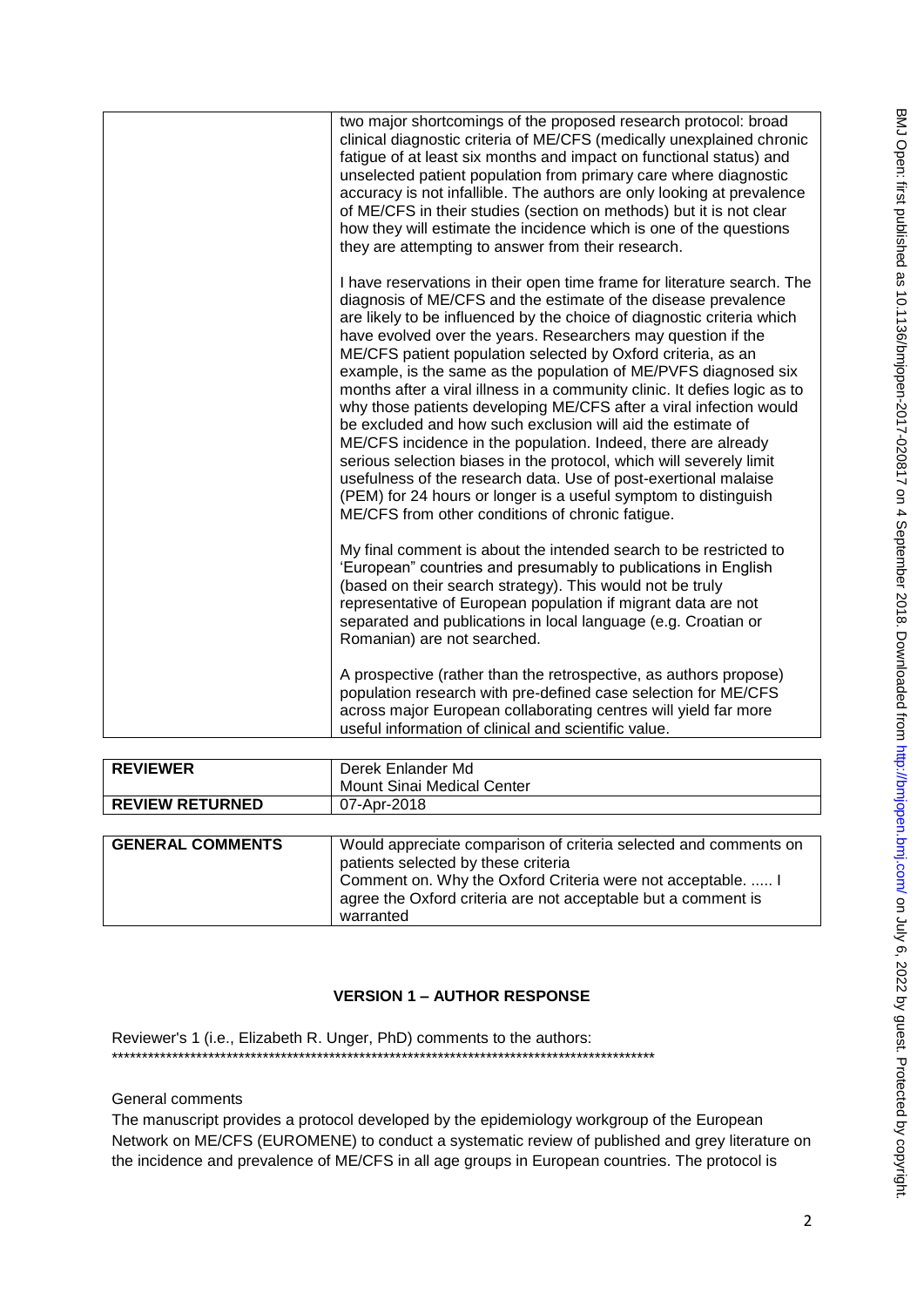clearly described and the approach conforms to accepted guidelines. The results of the systematic review will be helpful in guiding further work of EUROMENE. Response.

Thank you for your compliments and thoughtful review.

#### Specific comments (1)

Another strength of the study: An established working group that is substantially representative of the European ME/CFS clinical/research community is conducting the study. This will increase the reliability and credibility of the findings.

#### Response.

Thanks for highlighting this strength. The 'Strengths and limitations' has been modified accordingly [see, page 5, lines 80-83].

#### Specific comments (2)

Use of the term "validated" ME/CFS case definitions in description of strengths and limitations could be questioned. One of the goals of ME/CFS research is to improve and validate research and clinical case definitions. Perhaps "currently accepted" could be substituted in this section, with a fuller description in the paper. In the final publication is will be clear which case definitions are used and which were not accepted.

#### Response.

We fully agree, thanks for catching this [see, page 5, line 76].

Specific comments (3)

The authors may want to consider a fuller description of ME/CFS in the abstract since that will be the most widely read portion of the manuscript. The current description focuses only on fatigue and may perpetuate misunderstanding of the complexity of ME/CFS.

Response.

Done [see, page 3, lines 42-49].

Reviewer's 2 (i.e., A Chaudhuri, PhD) comments to the authors:

Specific comments (1)

The article by Estévez-López and colleagues is a protocol of research intent and not a completed research manuscript.

Response.

The reviewer is right, indeed, we submitted our work as a protocol paper. To publish protocol of research intent enhances transparency, reduces publication bias, prevents selective publication and selective reporting of research outcomes, and prevents unnecessary duplication of research.

Specific comments (2)

There are two major shortcomings of the proposed research protocol: broad clinical diagnostic criteria of ME/CFS (medically unexplained chronic fatigue of at least six months and impact on functional status) and unselected patient population from primary care where diagnostic accuracy is not infallible.

Response.

Thank you.

Regarding the diagnostic criteria, our 3rd and 4th exclusion criteria indicate that we will exclude 'studies based on self-report of the diagnosis of ME/CFS' and 'Studies with an inappropriate case definition (e.g., CFS-like illness or other clinical criteria, such as the Oxford criteria due to lack of specificity)', respectively. This will lead to include previous studies than rely on currently accepted case definitions of ME/CFS.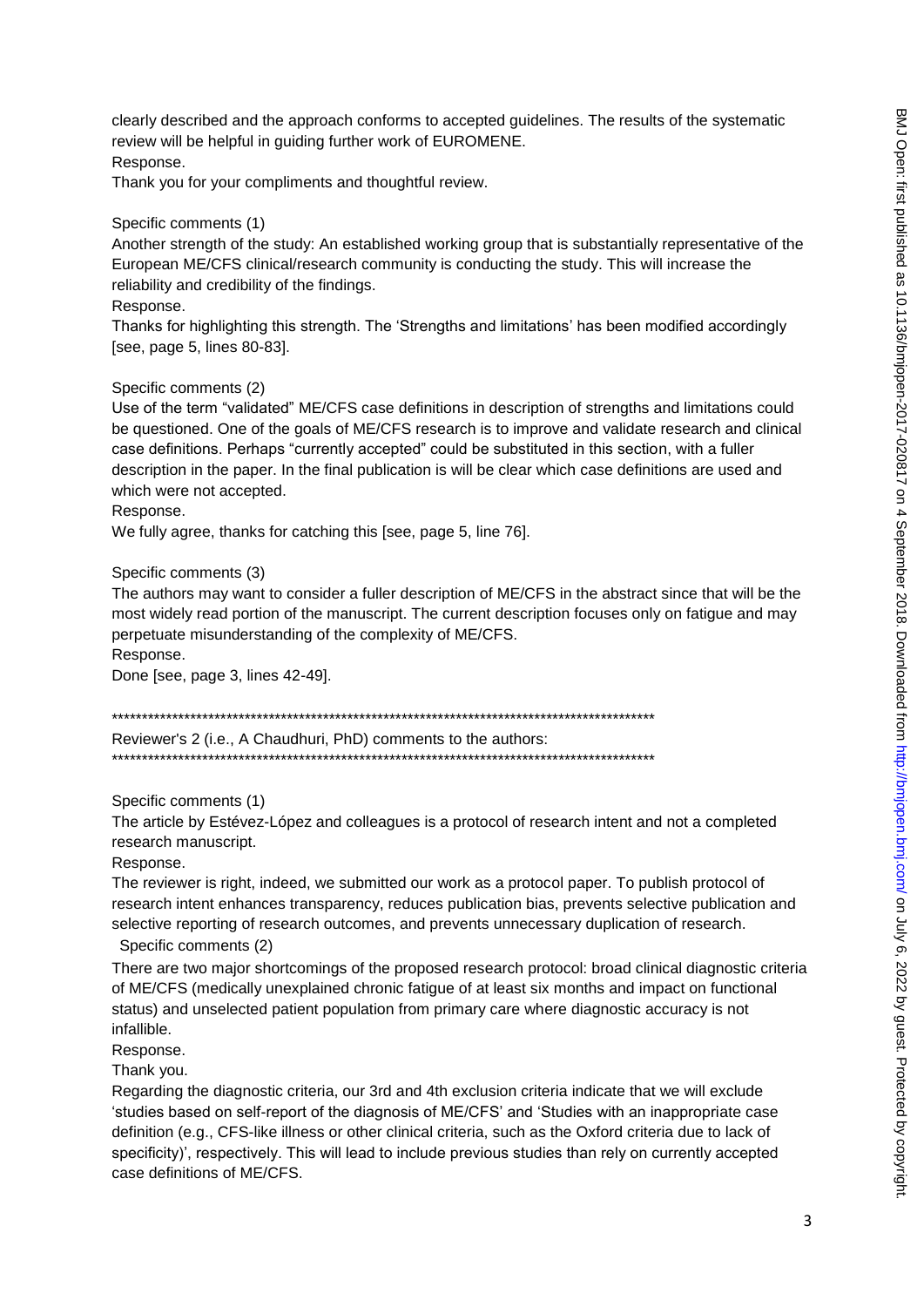Regarding primary care settings, we fully agree with the reviewer. Indeed, misdiagnosis of ME/CFS in primary care settings reflects a main caveat in the current state of the field. Therefore, the interpretation of our findings will be modest and in line with such a limitation. EUROMENE is both an ambitious and realistic network. The proposed review is a first valuable step in which will provide a picture of the current situation. Accordingly, we will highlight the challenges to overcome in the upcoming years, in which we hope that EUROMENE will play a key role.

### Specific comments (3)

The authors are only looking at prevalence of ME/CFS in their studies (section on methods) but it is not clear how they will estimate the incidence which is one of the questions they are attempting to answer from their research.

### Response.

Thank you for catching this. The word 'incidence' [page 8, line 136] and was missed in the 1st inclusion criteria and at the end of the sub-heading 'data synthesis and analysis' [page 11, line 209], now it has been added.

### Specific comments (4)

I have reservations in their open time frame for literature search. The diagnosis of ME/CFS and the estimate of the disease prevalence are likely to be influenced by the choice of diagnostic criteria which have evolved over the years. Researchers may question if the ME/CFS patient population selected by Oxford criteria, as an example, is the same as the population of ME/PVFS diagnosed six months after a viral illness in a community clinic. It defies logic as to why those patients developing ME/CFS after a viral infection would be excluded and how such exclusion will aid the estimate of ME/CFS incidence in the population. Indeed, there are already serious selection biases in the protocol, which will severely limit usefulness of the research data. Use of post-exertional malaise (PEM) for 24 hours or longer is a useful symptom to distinguish ME/CFS from other conditions of chronic fatigue.

### Response.

A time frame of 10 years for the literature search will allow us to include papers from five years before the latest published literature review. Accordingly, we have included another exclusion criterion; i.e., 'Studies published more than 10 years ago (i.e., before 2008)' [page 8, line 150]. As the reviewer points out, the choice of diagnostic criteria has evolved over the years, and we consider that new period added to the inclusion criteria might help to minimise selection biases. The remaining differences and the implication for the findings will be thoroughly discussed, and when possible sensitivity analyses will be performed to better understand the true changes over time. Unfortunately, information on post-exertional malaise will only be available in a minority of studies, and including only papers which cover this topic will strongly reduce the body of available knowledge. Given that the reviewer's concerns about the potential sources of heterogeneity, we have been more specific in the inclusion criteria for the clinical diagnosis (i.e., 'Studies reporting either the prevalence or incidence of ME/CFS, including any of the following clinical diagnostic criteria – CDC-1994 [9], Canadian Consensus Criteria [1], London Criteria [21], International Consensus Criteria [10], or Institute of Medicine criteria [22], irrespective of age groups'; see page 8, lines 136-139]), and added more information about how we will manage the heterogeneity narratively [page 10, lines 203-205] and quantitatively [page 11, lines 209-211].

### Specific comments (5)

My final comment is about the intended search to be restricted to 'European" countries and presumably to publications in English (based on their search strategy). This would not be truly representative of European population if migrant data are not separated and publications in local language (e.g. Croatian or Romanian) are not searched. Response.

## Although maybe under represented, PubMed, Scopus, and Web Of Science index journal in non-English languages. We would like also to note that our protocol includes a twofold complementary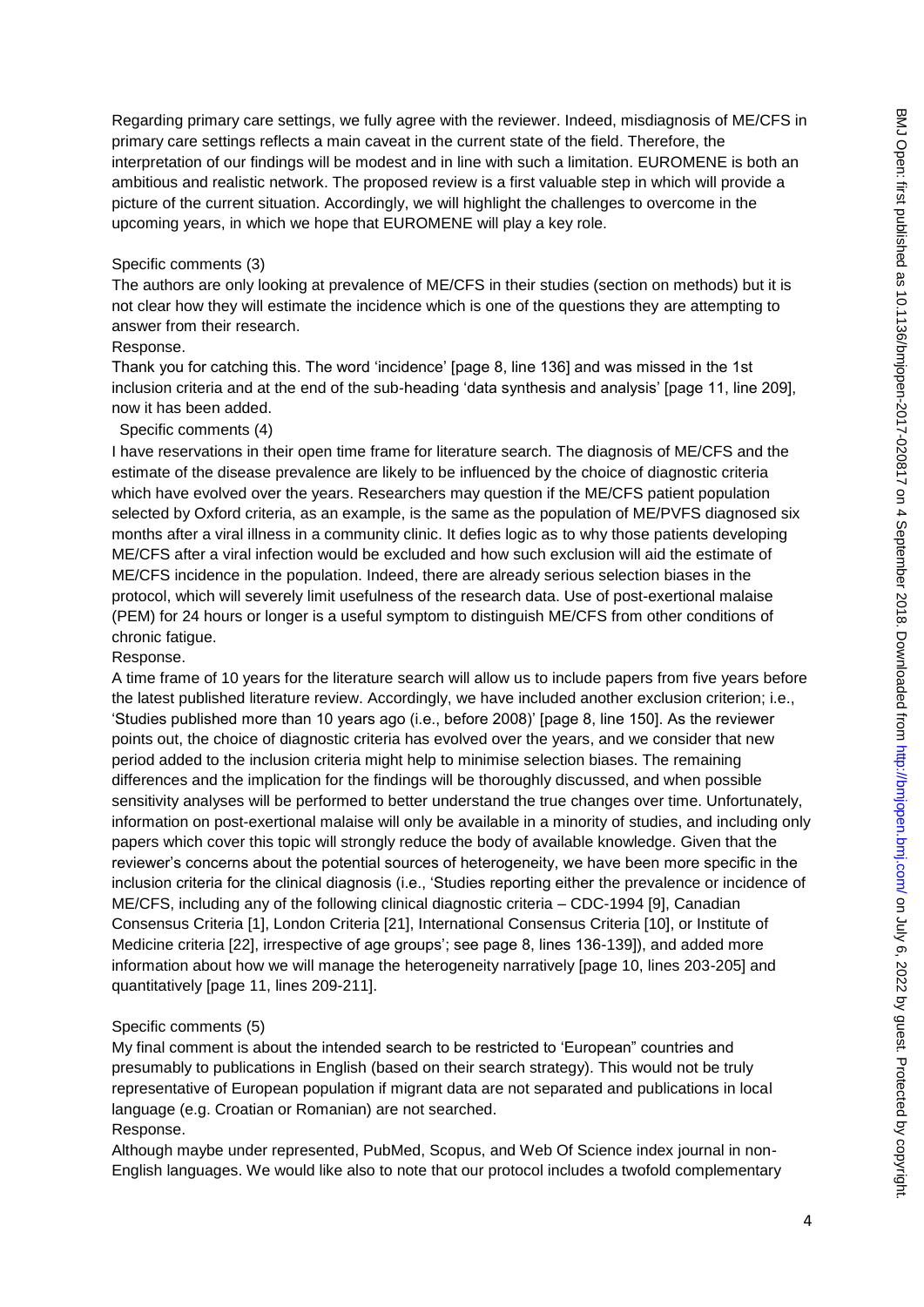search. First, we will check the reference lists of the included papers and their citations (i.e., backward- and forward-search). Second, all the members of EUROMENE will provided available data on prevalence or incidence rates of ME/CFS in their countries. Therefore, our search will summarise both the English and non-English literature.

According with the reviewer concern on migrants, the number of migrants (and % of the total sample) of the included studies will be registered -if available-, which potentially will allow us to discuss the heterogeneity of our findings [see, page 10, line 190]. Thanks.

### Specific comments (6)

A prospective (rather than the retrospective, as authors propose) population research with pre-defined case selection for ME/CFS across major European collaborating centres will yield far more useful information of clinical and scientific value. Response.

To conduct such research will definitely yield to better estimate the prevalence and incidence of ME/CFS in Europe. However, this research takes time and requires much more resources. Meanwhile and given that the last systematic review as conducted more than 5 years ago, did not report the incidence of ME/CFS, and did not include children or adolescents, our review will be informative. Additionally, if our findings will support the reviewer's appraisal, we could ask for further funding for conducting such type of research.

Reviewer's 3 (Derek Enlander, MD) comments to the authors:

Specific comment (1)

Would appreciate comparison of criteria selected and comments on patients selected by these criteria Response.

Thanks for catching this. We have been more clear about which diagnostic criteria will be consider; i.e., 'Studies reporting either the prevalence or incidence of ME/CFS, including any of the following clinical diagnostic criteria - CDC-1994 [9], Canadian Consensus Criteria [1], London Criteria [21], International Consensus Criteria [10], or Institute of Medicine criteria [22], irrespective of age groups [see, page 8, lines 136-139]. Additionally, when we publish the review, we will take into account the reviewer's though. Accordingly, the following sentence has been added to the protocol; 'We will discuss whether the prevalence or incidence of ME/CFS differ according to the case definition used to examine the figures' [see, page 10, lines 203-205].

Specific comment (2)

Comment on. Why the Oxford Criteria were not acceptable. ..... I agree the Oxford criteria are not acceptable but a comment is warranted

Response.

Thanks. The Oxford criteria are inappropriate because they identify as cases of ME/CFS people whose illnesses are probably primarily psychiatric in nature. As a result, its use for epidemiological research tends to produce prevalence rates which are substantial overestimates. Therefore, we have clarified the 4th exclusion criterion as follows: 'Studies with an inappropriate case definition (e.g., CFS-like illness or other clinical criteria, such as the Oxford criteria due to lack of specificity)' [see, page 8, lines 146-147].

### **VERSION 2 - REVIEW**

| <b>REVIEWER</b>        | Dr Abhijit Chaudhuri                      |
|------------------------|-------------------------------------------|
|                        | Queen's Hospital, Romford, United Kingdom |
| <b>REVIEW RETURNED</b> | 03-Jul-2018                               |